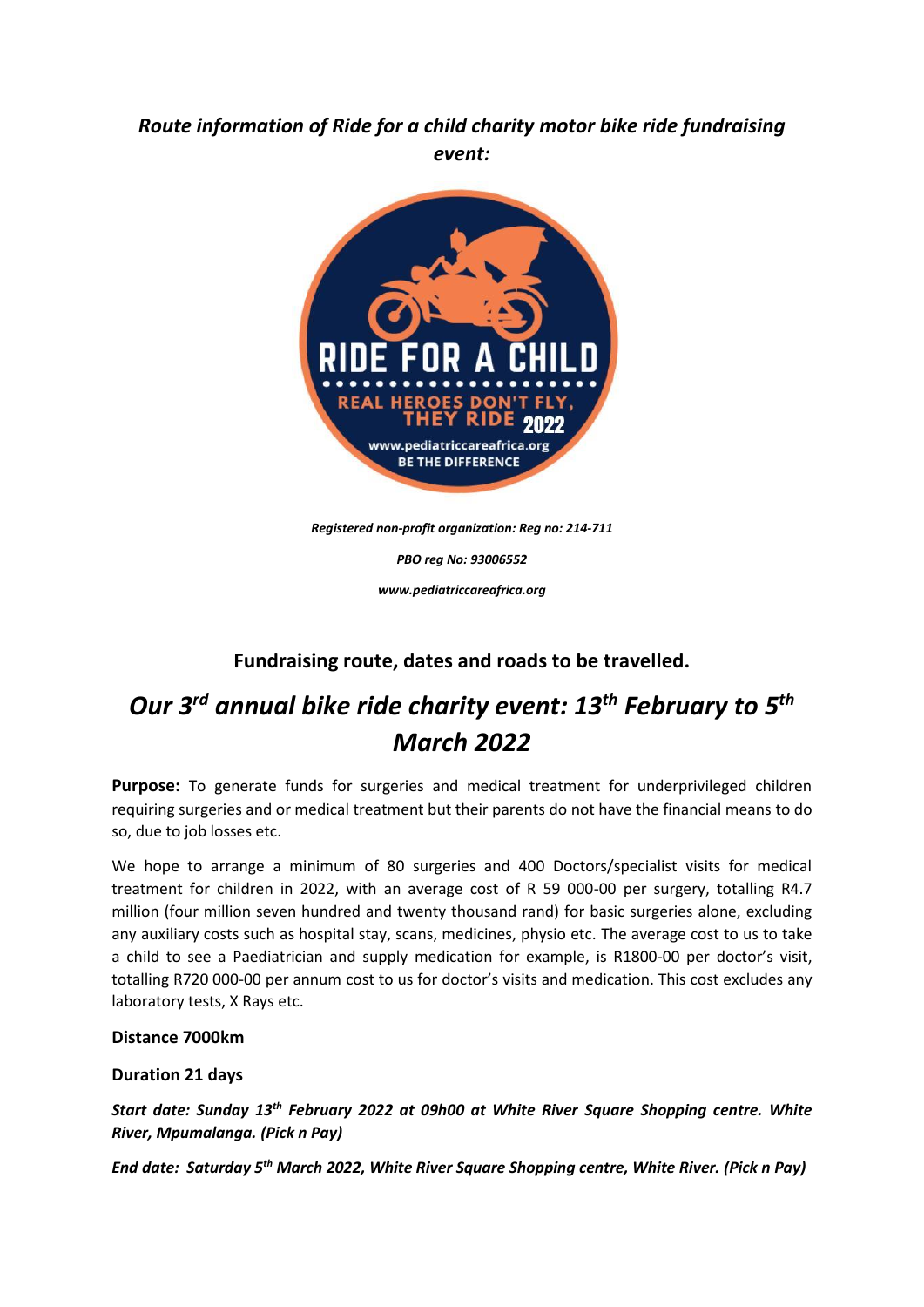The route will reach the most Northern, Eastern, Western and Southern points of South Africa that is accessible by road bike.

Rider for Pediatric care Africa: Dr J. Andre Hattingh, Founder and Chairman of Pediatric care Africa on a Road King Harley Davidson.

Rider/s will be accompanied by a support vehicle carrying, tools, water, food, oil and petrol.

Companies and individuals are invited to sponsor our rider for each Kilometre done, or 10 km's done, or 100 km's done by motorbike. Options: R1 per km, R2 per km, R1 per 10km R1 per 100km completed by our PCA rider or straight once off donation of any amount. (Sponsorship documents available)

Per km sponsors only pay after the charity ride is complete and when the total km's driven are confirmed on return to the White River Square shopping centre in White River.

In the event of the rider having an incident or is forced to abandon the charity drive, sponsors will only pay for actual kilometres done before abandoning the round-trip effort. The odometer reading and a photo of the odometer will be taken on the spot where the ride is abandoned.

Guest riders joining us on route are very welcome and are asked to also obtain sponsors for every kilometre they travel with us and donate the funds generated to Pediatric care Africa in aid of surgeries and medical treatment. **All guest riders regardless of distance travelled qualify to purchase a 2022 Ride for a child metal badge for R50-00, as proof of participation.**

Our rider's odometer reading will be taken down and photographed by a nominated party and two witnesses at the start and at the end of the charity drive and photos of the odometer will be taken on both occasions, to verify distance travelled.

## *Ride for a Child*

#### **Route of our fundraising bike ride with dates:**

**Day 1: Sunday 13/02/2022 White River to Louis Trichardt 422km R36 & N1** (*Start point at Pick n Pay in White River Square shopping centre).*

**Day 2: Monday 14/02/2022 Louis Trichardt to Lephalale (Ellisras) via Musina 544km N1 & R572** *(Touch Beit bridge border post the most Northern point in RSA; 100km to and 100km back*).

**Day 3: Tuesday 15/02/2022 Lephalale (Ellisras) to Rustenburg via Thabazimbi 266km R510.**

**Day 4: Wednesday 16/02/2022 Rustenburg to Vryburg via Lichtenburg and Mahikeng 372km R52 & R503 & N18.**

**Day 5: Thursday 17/02/2022 Vryburg to Uppington 404km N14.**

**Day 6: Friday 18/02/2022 Rest Day in Uppington –** (*visit to Orphanage in Uppington*).

**Day 7: Saturday 19/02/2022 Uppington to Port Nolloth 538km N14.**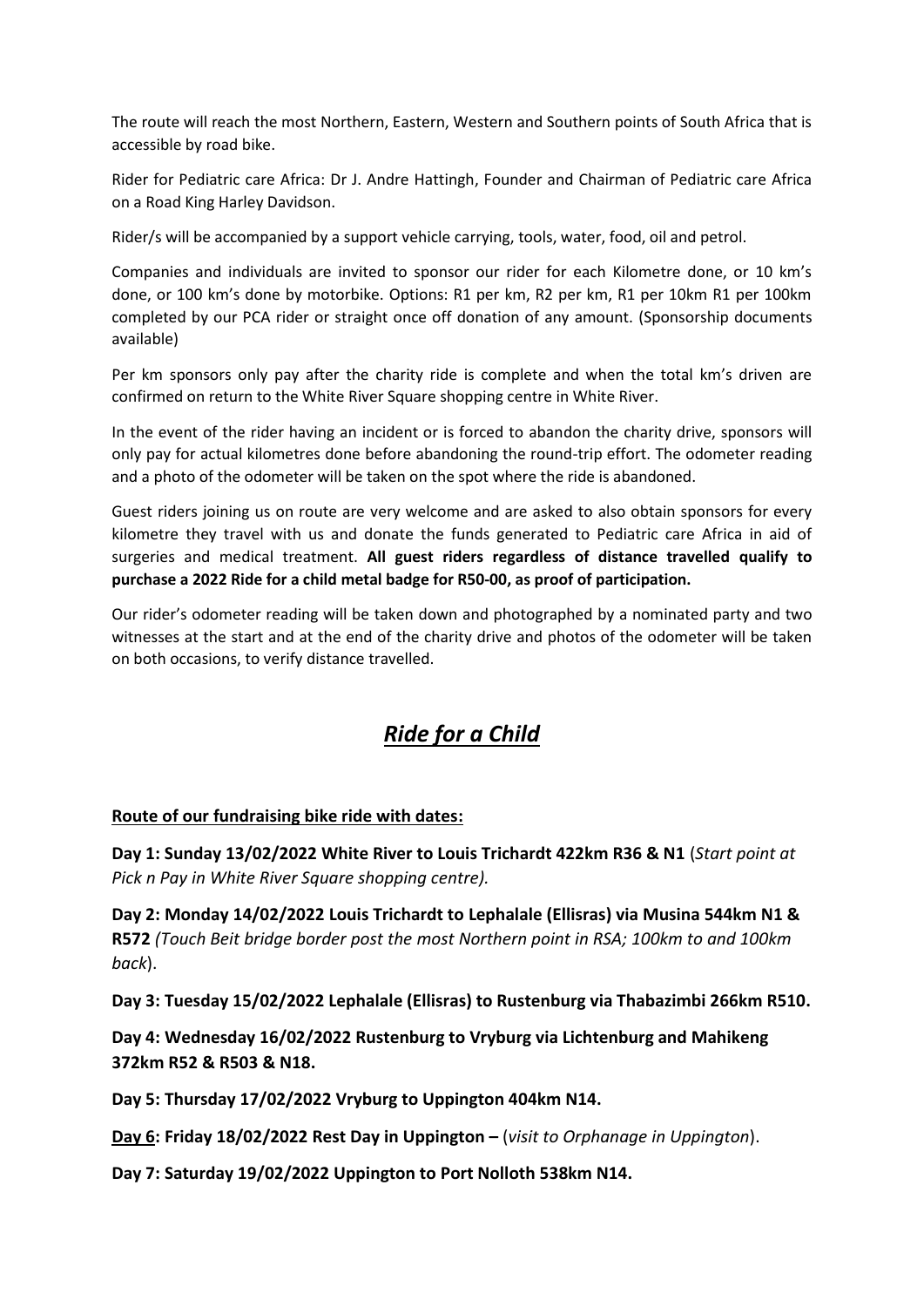**Day 8: Sunday 20/02/2022 Port Nolloth to Lamberts Bay via Alexander Bay 471km N7 & R64** (*Alexander Bay is the most Western point in RSA*).

**Day 9: Monday 21/02/2022 Lamberts Bay to Cape town 258km N7.**

**Day 10: Tuesday 22/02/2022 Rest Day in Cape town** (*Bike service*).

**Day 11: Wednesday 23/02/2022 Rest Day in Cape Town** (*Visit to Nazareth Children's home*).

**Day 12: Thursday 24/02/2022 Cape town to Cape Agulhas 190km N2 & R16** (*The most Southern point in South Africa*).

**Day 13: Friday 25/02/2022 Cape Agulhas to George 285km N2.**

**Day 14: Saturday 26/02/2022 George to Gqeberha (Port Elizabeth) 348km N2.**

**Day 15: Sunday 27/02/2022 Gqeberha (Port Elizabeth) to East London 284km N2.**

**Day 16: Monday 28/02/2022 East London to Port St Johns 310km N2 & R61.**

**Day 17: Tuesday 01/03/2022 Port St Johns to Durban 380km N2 & R61.**

**Day 18: Wednesday 02/03/2022 Rest Day in Durban** (*Visit to Orphanage*).

**Day 19: Thursday 03/03/2022 Durban to St Lucia 238 km N2 & R618** *(The most Eastern point in RSA reachable by road bike).*

**Day 20: Friday 04/03/2022 St Lucia to Piet Retief 290km N2.**

**Day 21: Saturday 05/03/2022 Piet Retief to White River 282km N4 & R36** (End point at Pick n Pay in White River Square Shopping centre).

**Approximate distance 7000km around the outside perimeters of South Africa.**

**Please visit our website at: [www.pediatriccareafrica.org](http://www.pediatriccareafrica.org/) or phone our office at +27 (0) 762295663 for further information**

**www. Pediatriccareafrica.org**

**Office: +27 (0) 762295663**

**Info@pediatriccareafrica.org**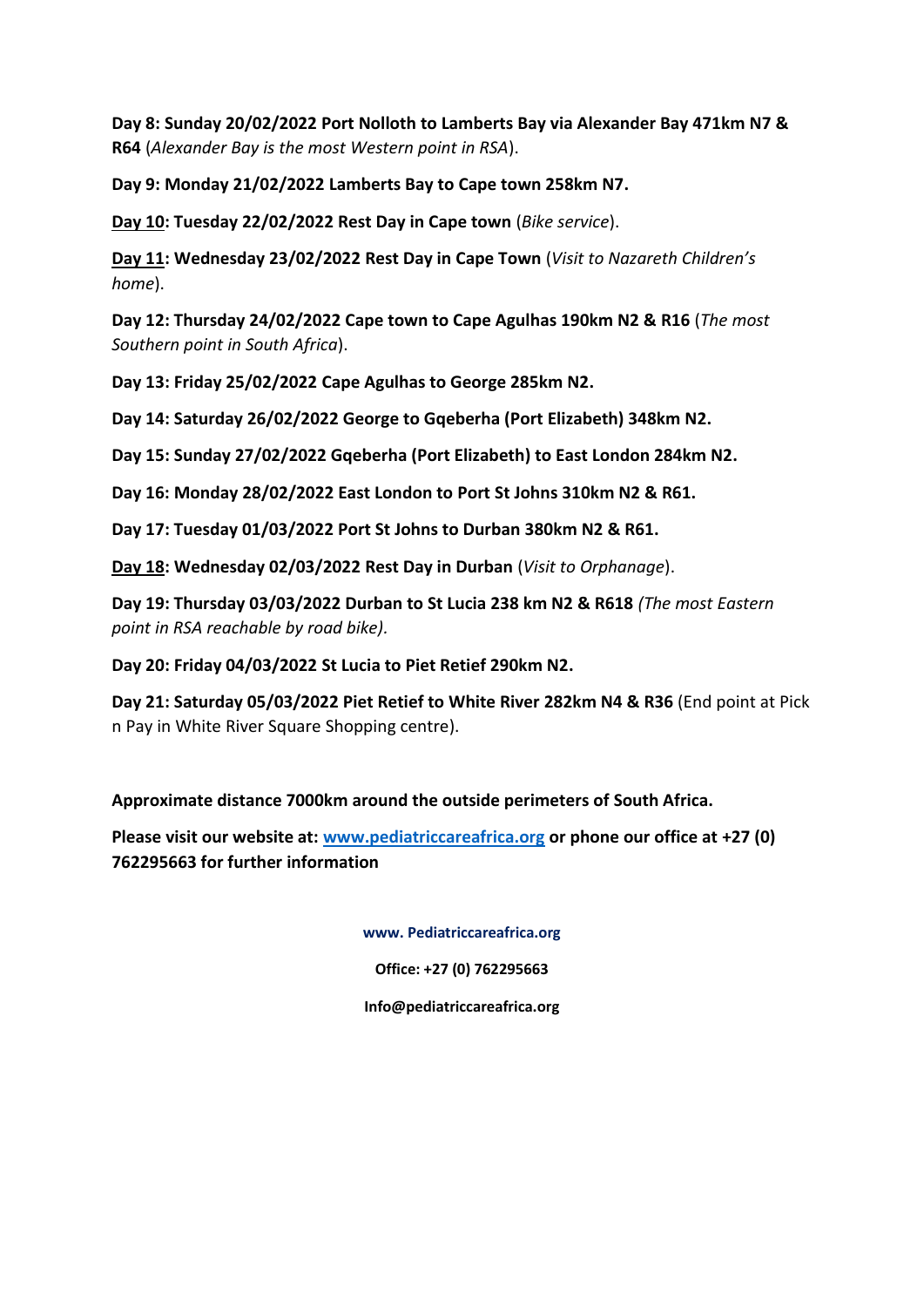

*Not for profit organization: Reg no: 214-711 NPO*

*Tax Exempted organization: PBO number: 930064552 – 18A Tax benefits*

**Score BEE points for SED on your BBBEE Score card.**

*Pediatric Care Africa provides lifesaving assistance and hope to underprivileged children in our local communities and throughout Africa.*